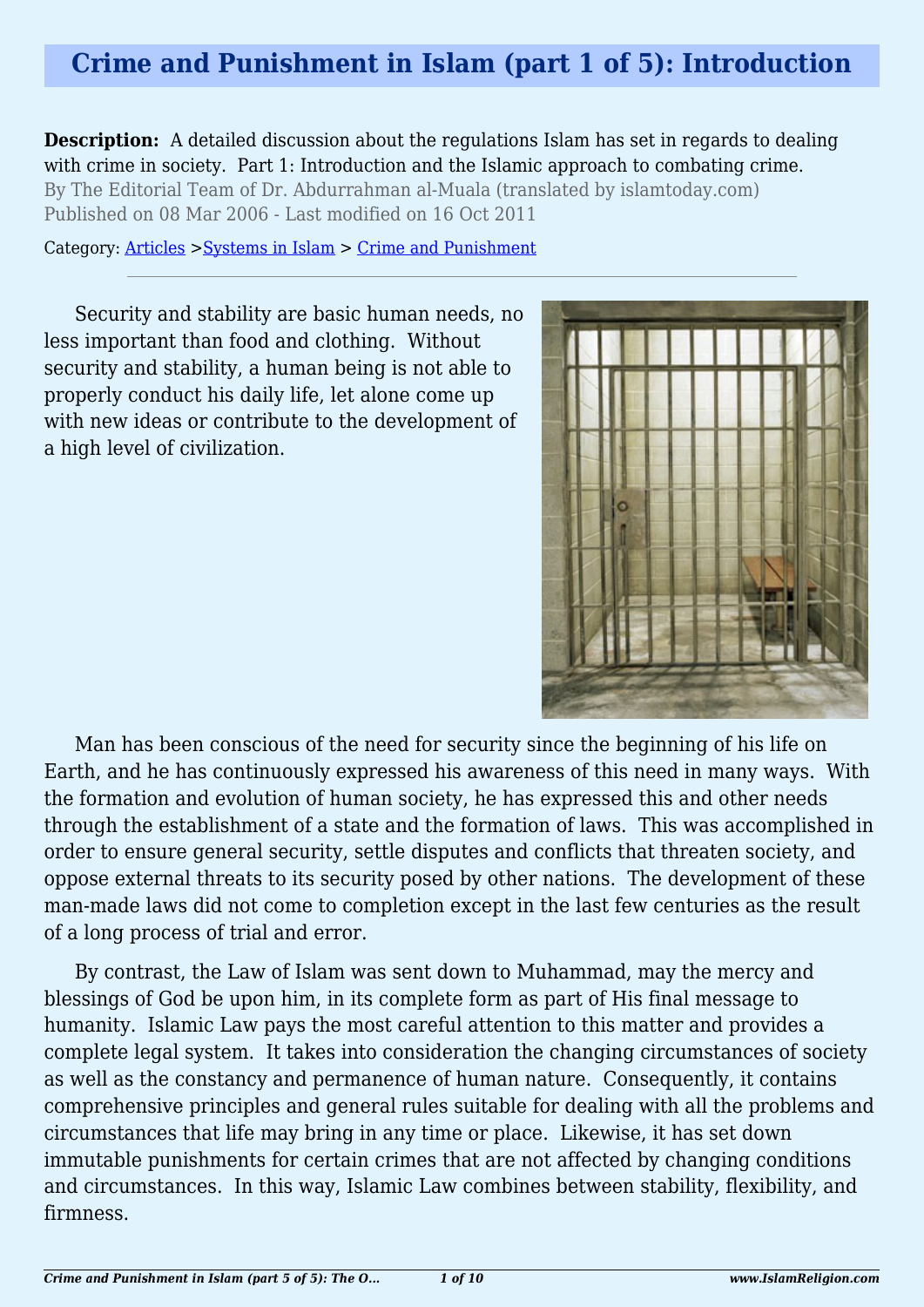From what angle does Islam approach combating crime? What are the principles that the Islamic penal code is based upon? What are the distinguishing features of this code? What are the measures that it employs to combat crime? What types of punishments exist in Islam? What are the objectives behind their being legislated? These are the questions that will be dealt with in the following pages.

## **The Islamic Approach to Combating Crime**

The ultimate objective of every Islamic legal injunction is to secure the welfare of humanity in this world and the next by establishing a righteous society. This is a society that worships God and flourishes on the Earth, one that wields the forces of nature to build a civilization wherein every human being can live in a climate of peace, justice and security. This is a civilization that allows a person to fulfill his every spiritual, intellectual, and material need and cultivate every aspect of his being. This supreme objective is articulated by the Quran in many places. God says:

**"We have sent our Messengers with clear signs and have sent down with them the book and the criterion so that man can establish justice. And we sent down iron of great strength and many benefits for man..." (Quran 57:25)**

And He says:

```
"...God wants ease for you, not hardship..." (Quran 2:185)
```
And He says:

**"God wants to make things clear for you and to guide you to the ways of those before you and to forgive you. God is the All knowing, the Wise. God wants to forgive you and wants those who follow their desires to turn wholeheartedly towards (what is right). God wants to lighten your burdens, and He has created man weak." (Quran 4:26-28)**

And He says:

### **"God commands justice, righteousness, and spending on ones relatives, and prohibits licentiousness, wrongdoing, and injustice..." (Quran 16:90)**

Since the Islamic legal injunctions are aimed at achieving human welfare, they can all be referred back to universal principles which are necessary for human welfare to be secured. These universal principles are:

- 1. The preservation of life.
- 2. The preservation of religion.
- 3. The preservation of reason.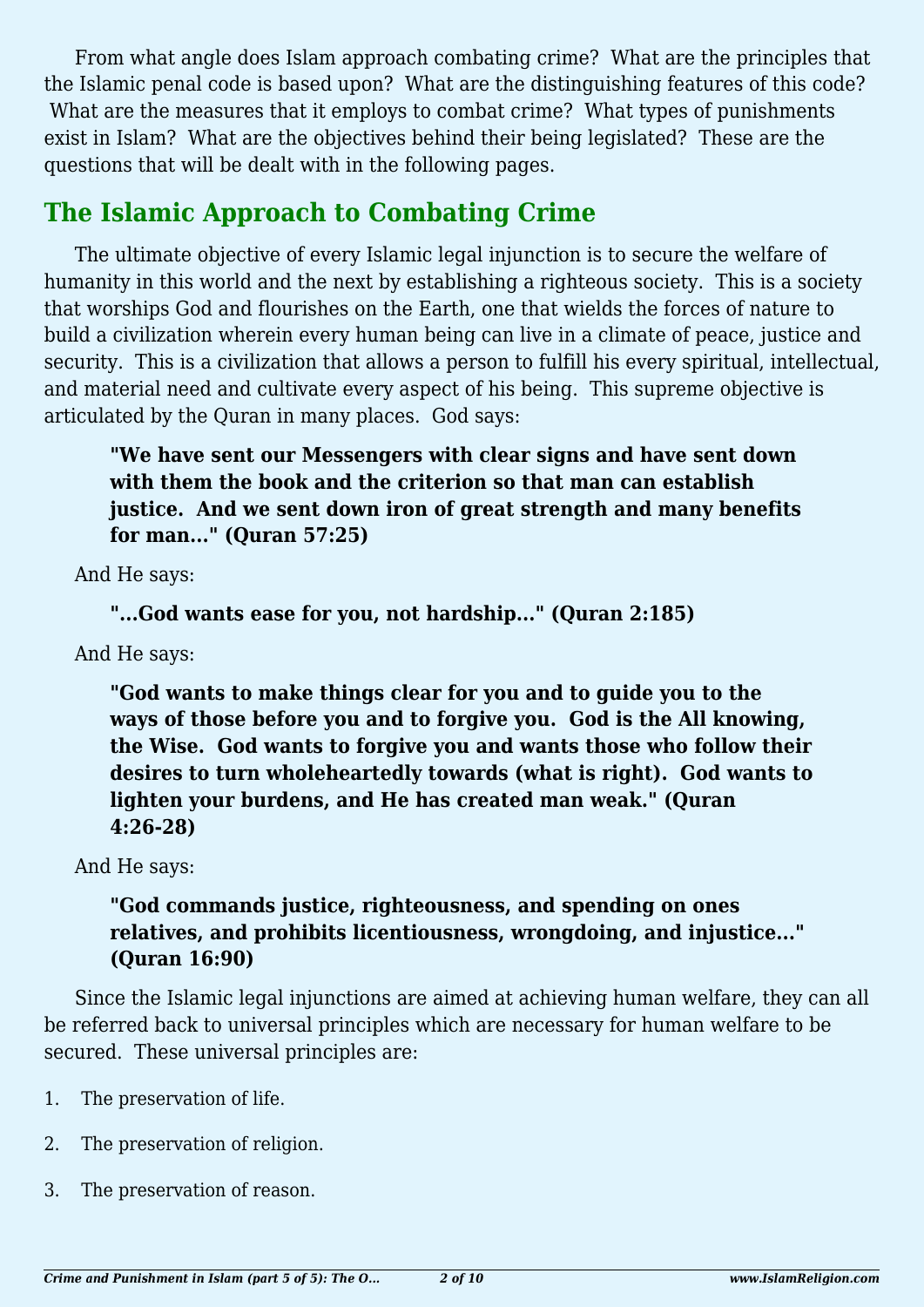- 4. The preservation of lineage.
- 5. The preservation of property.

The Islamic penal system is aimed at preserving these five universal necessities. To preserve life, it prescribes the law of retribution. To preserve religion, it prescribes the punishment for apostasy. To preserve reason, it prescribes the punishment for drinking. To preserve lineage, it prescribes the punishment for fornication. To preserve wealth, it prescribes the punishment for theft. To protect all of them, it prescribes the punishment for highway robbery.

It should therefore become clear to us why the crimes for which Islam for which the Law has prescribed fixed punishments are as follows:

- 1. Transgression against life (murder or assault).
- 2. Transgression against property (theft).
- 3. Transgression against lineage (fornication and false accusations of adultery).
- 4. Transgression against reason (using intoxicants).
- 5. Transgression against religion (apostasy).
- 6. Transgression against all of these universal needs (highway robbery).

# **Crime and Punishment in Islam (part 2 of 5): Forms of Punishment in Islam**

**Description:** A detailed discussion about the regulations Islam has set in regards to dealing with crime in society. Part 2: Distinguishing features of the Islamic penal system, and an introduction to the three forms of punishment which Islam has legislated for certain crimes. By The Editorial Team of Dr. Abdurrahman al-Muala (translated by islamtoday.com) Published on 08 Mar 2006 - Last modified on 08 Mar 2006

Category: [Articles](http://www.islamreligion.com/articles/) >[Systems in Islam](http://www.islamreligion.com/category/91/) > [Crime and Punishment](http://www.islamreligion.com/category/96/)

# **Distinguishing Features of the Islamic Penal System**

In the aforementioned principles, Islamic Law and contemporary law coincide, though Islamic Law has the distinction of being first. However, the Islamic penal system also has unique virtues and distinguishing features, among the most important of which are the following:

1. The inner deterrent of man's moral conscience is fully integrated with external supervision.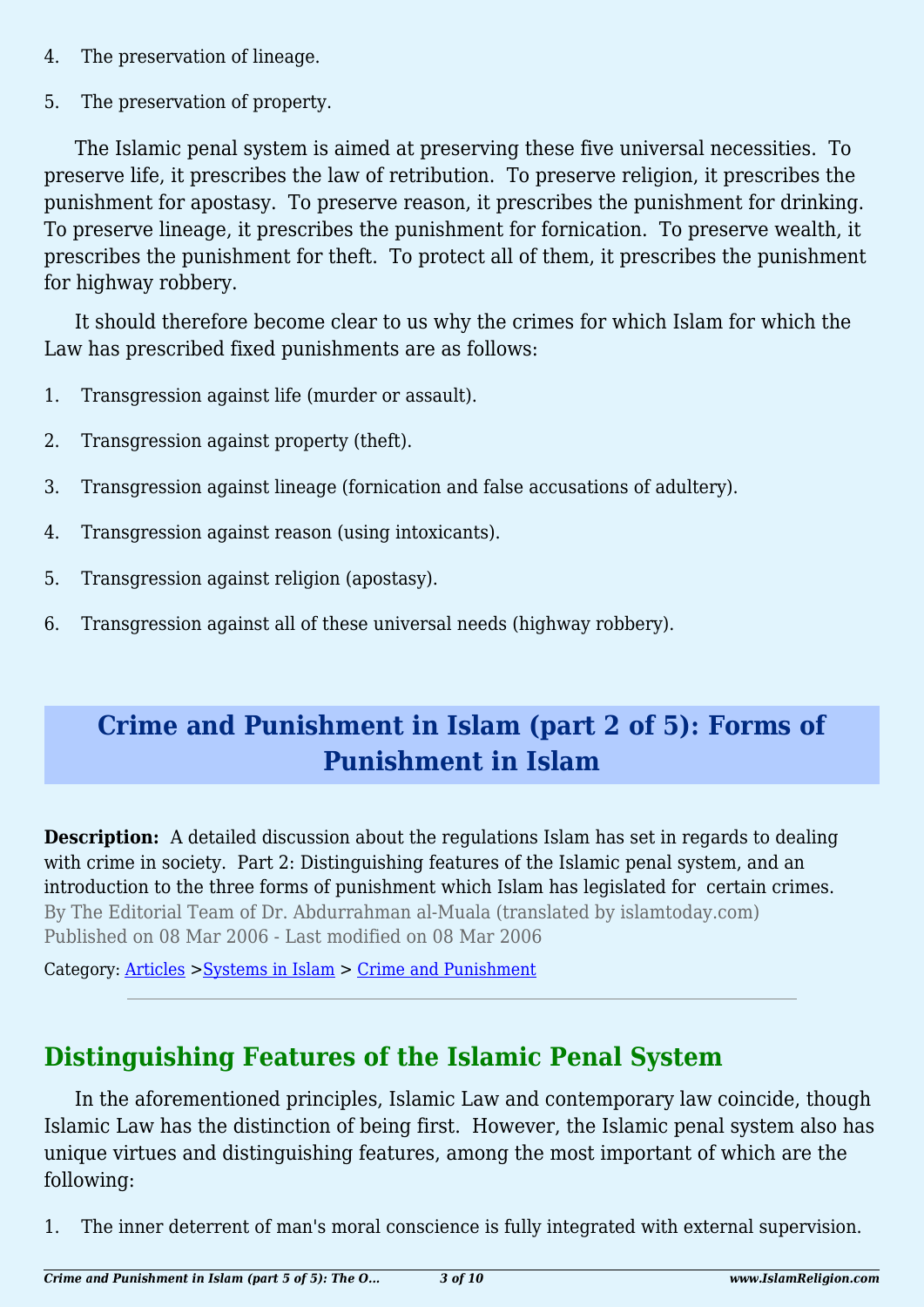This is due to the fact that Islamic Law, when dealing with social problems such as crime, does not rely merely on legislation and external deterrents. It focuses more on the internal deterrent, placing the greatest emphasis on man's moral conscience. It endeavors to develop this conscience within a person from childhood so that he can be brought up with the noblest moral character.

It promises success and salvation for those who work righteousness and warns wrongdoers of an evil fate. In this way, it stirs up emotions, making a criminal renounce his ways by inspiring him with faith in God, hope for divine mercy, fear of divine punishment, adherence to moral virtues, love for others, and a desire to do good to others and refrain from causing injury and harm.

2. It has a balanced outlook with respect to the relationship between the individual and society. This becomes clear from the fact that while the Divine Law protects society by legislating punishments and preventative measures against crimes, it does not marginalize the individual for the sake of society. On the contrary, its priority is the protection of the individual, his freedom, and his rights. It provides every safeguard to leave no excuse for a person to have to resort to crime. It does not set out to punish without first preparing for the individual a situation conducive to a virtuous and happy life.

## **Forms of Punishment in Islam**

Islamic Law, in confronting the problems of life and setting down solutions for them, is established on two complimentary principles. These are: the stability and permanence of its basic tenets on the one hand and the dynamism of its subsidiary injunctions on the other.

For the unchanging aspects of life, Islamic Law brings fixed statutes. For the dynamic aspects of life that are affected by social development, broadening horizons, and advances in knowledge, Islamic Law comes with general principles and universal rules capable of being applied in a number of different ways and in a variety of circumstances.

When we apply these principles to the penal system, we find that Islamic Law has come with clear texts prescribing fixed punishments for those crimes that no society is free of, crimes that do not vary in their forms because they are connected with the constant and unchanging factors of human nature.

Islamic Law confronts other crimes by stating the general principle that decisively indicates their prohibition, leaving the punishment to be decided by the proper political authority in society. The political authority can then take the particular circumstances of the criminal into consideration and determine the most effective way to protect society from harm. In accordance with this principle, punishments in Islamic Law are of three types:

- 1. Prescribed punishments
- 2. Retribution
- 3. Discretionary punishments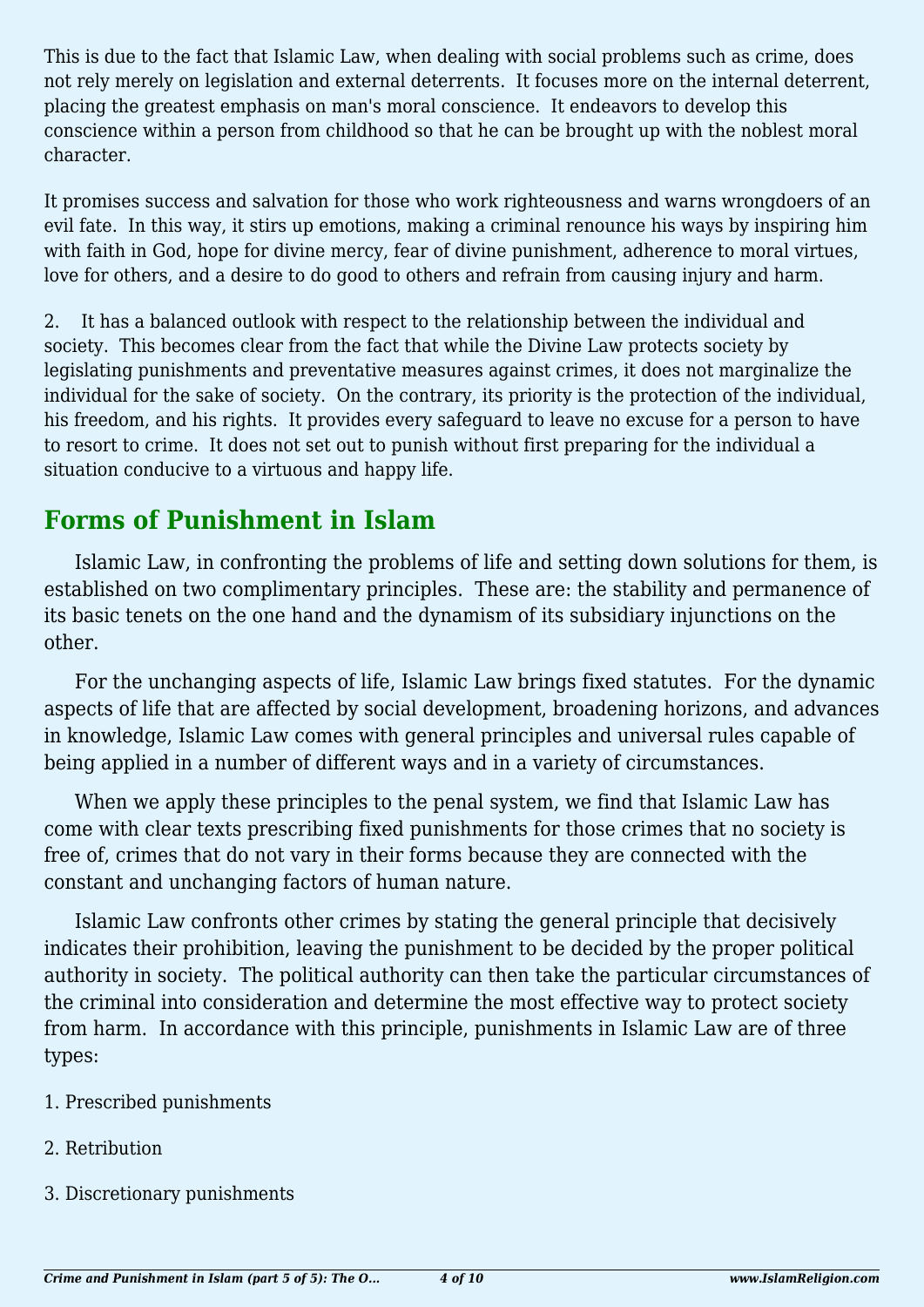# **Crime and Punishment in Islam (part 3 of 5): 'Hudood'-Prescribed Punishments**

**Description:** A detailed discussion about the regulations Islam has set in regards to dealing with crime in society. Part 3: The first form of punishment - Prescribed punishments or 'Hudood', and the types of crimes for which it has been legislated, as well as the wisdom behind it. By The Editorial Team of Dr. Abdurrahman al-Muala (translated by islamtoday.com) Published on 08 Mar 2006 - Last modified on 04 Oct 2009

Category: [Articles](http://www.islamreligion.com/articles/) >[Systems in Islam](http://www.islamreligion.com/category/91/) > [Crime and Punishment](http://www.islamreligion.com/category/96/)

## **1. Prescribed Punishments**

Crimes that fall under this category can be defined as legally prohibited acts that God forcibly prevents by way of fixed, predetermined punishments, the execution of which is considered the right of God.

These punishments have certain peculiarities that set them apart from others. Among these are the following:

1. These punishments can neither be increased nor decreased.

2. These punishments cannot be waived by the judge, the political authority, or the victim after their associated crimes have been brought to the attention of the governing body. Before these crimes are brought before the state, it may be possible for the victim to pardon the criminal if the damage done was only personal.

3. These punishments are the 'right of God', meaning that the legal right involved is of a general nature where the greater welfare of society is considered.

The following crimes fall under the jurisdiction of the fixed punishments:

## **1. Theft**

Theft is defined as covertly taking the wealth of another party from its secure location with the intention of taking possession of it.

# **2. Highway Robbery**

Highway robbery is defined as the activity of an individual or a group of individuals who go out in strength into the public thoroughfare with the intention of preventing passage or with the intention of seizing the property of passers-by or otherwise inflicting upon them bodily harm.

# **3. Fornication and Adultery**

This is defined as any case where a man has coitus with a woman who is unlawful to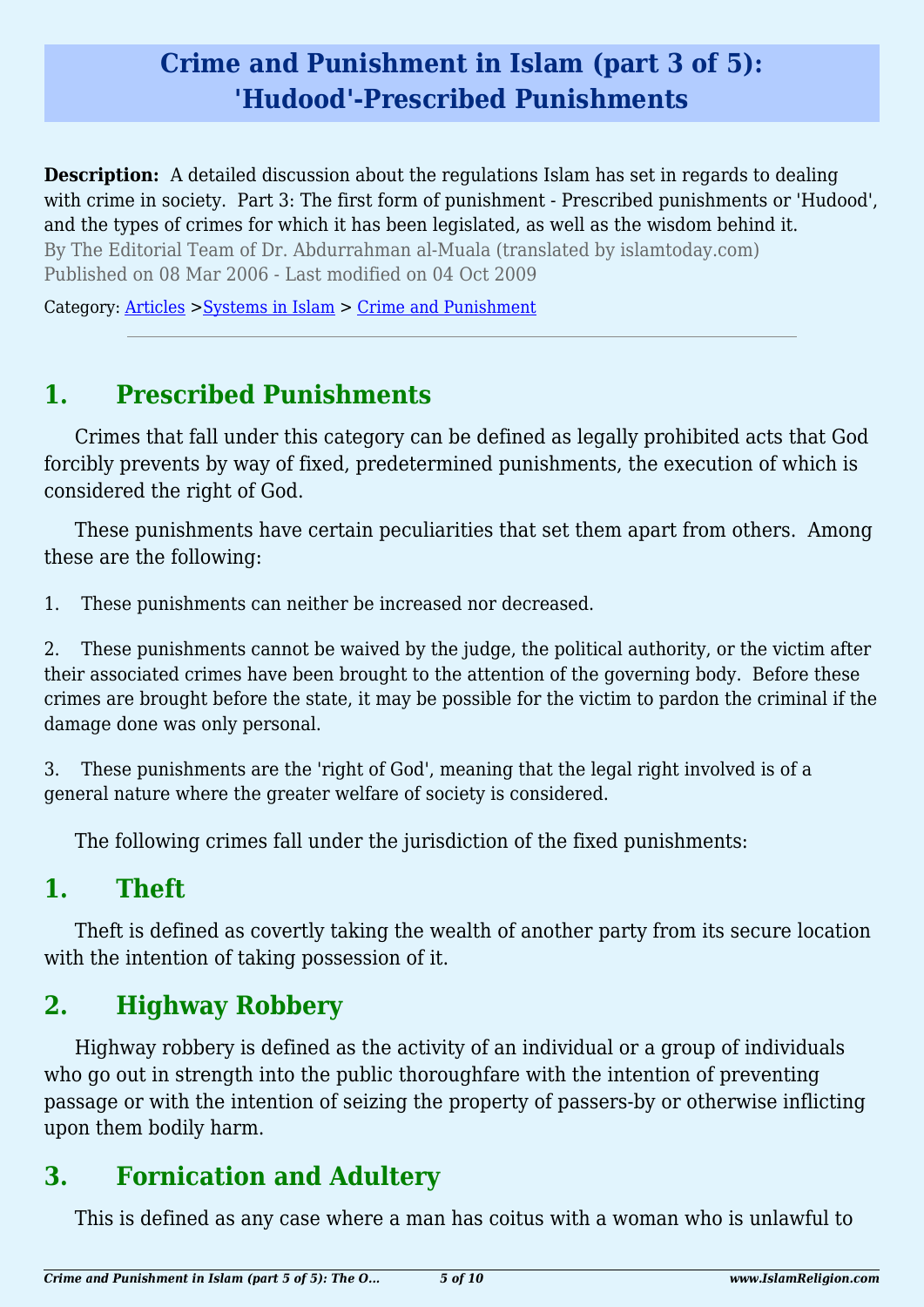him. Any relationship between a man and a woman that is not inclusive of coitus does not fall under this category and does not mandate the prescribed, fixed punishment.

# **4. False Accusation**

This is defined as accusing the chaste, innocent person of fornication or adultery. It also includes denying the lineage of a person from his father (which implies that his parents committed fornication of adultery). False accusation includes any claim of fornication or adultery that is not backed up by a proof acceptable to Islamic Law.

# **5. Drinking**

One of the most important objectives of Islam is the realization of human welfare and the avoidance of what is harmful. Because of this, it "permits good things and prohibits harmful things." Islam, thus, protects the lives of people as well as their rational faculties, wealth, and reputations. The prohibition of wine and the punishment for drinking it are among the laws that clearly show Islam's concern for these matters, because wine is destructive of all the universal needs, having the potential to destroy life, wealth, intellect, reputation, and religion.

God says:

**"O you who believe! Verily wine, gambling, idols, and divination are but the abominations of Satan's handiwork, so abandon these things that perchance you will be successful. Satan only wishes to cause enmity and hatred between you through wine and gambling and to prevent you from the remembrance of God and prayer. Will you not then desist?" (Quran 5:90-91)**

## **6. Apostasy**

Apostasy is defined as a Muslim making a statement or performing an action that takes him out of the fold of Islam. The punishment prescribed for it in the Sunnah is execution, and it came as a remedy for a problem that existed at the time of the Prophet, may the mercy and blessings of God be upon him. This problem was that a group of people would publicly enter into Islam together then leave Islam together in order to cause doubt and uncertainty in the hearts of the believers. The Quran relates this event to us:

### **"A group from the People of the Scripture said: 'Believe in what is revealed to those who believe at the beginning of the day, then disbelieve at the end of the day, so perhaps they might return from faith." (Quran 3:72)**

Thus, the prescribed punishment for apostasy was instituted so that apostasy could not be used as a means of causing doubt in Islam.

At the same time, the apostate is given time to repent, so if he has a misconception or is in doubt about something, then his cause of doubt can be removed and the truth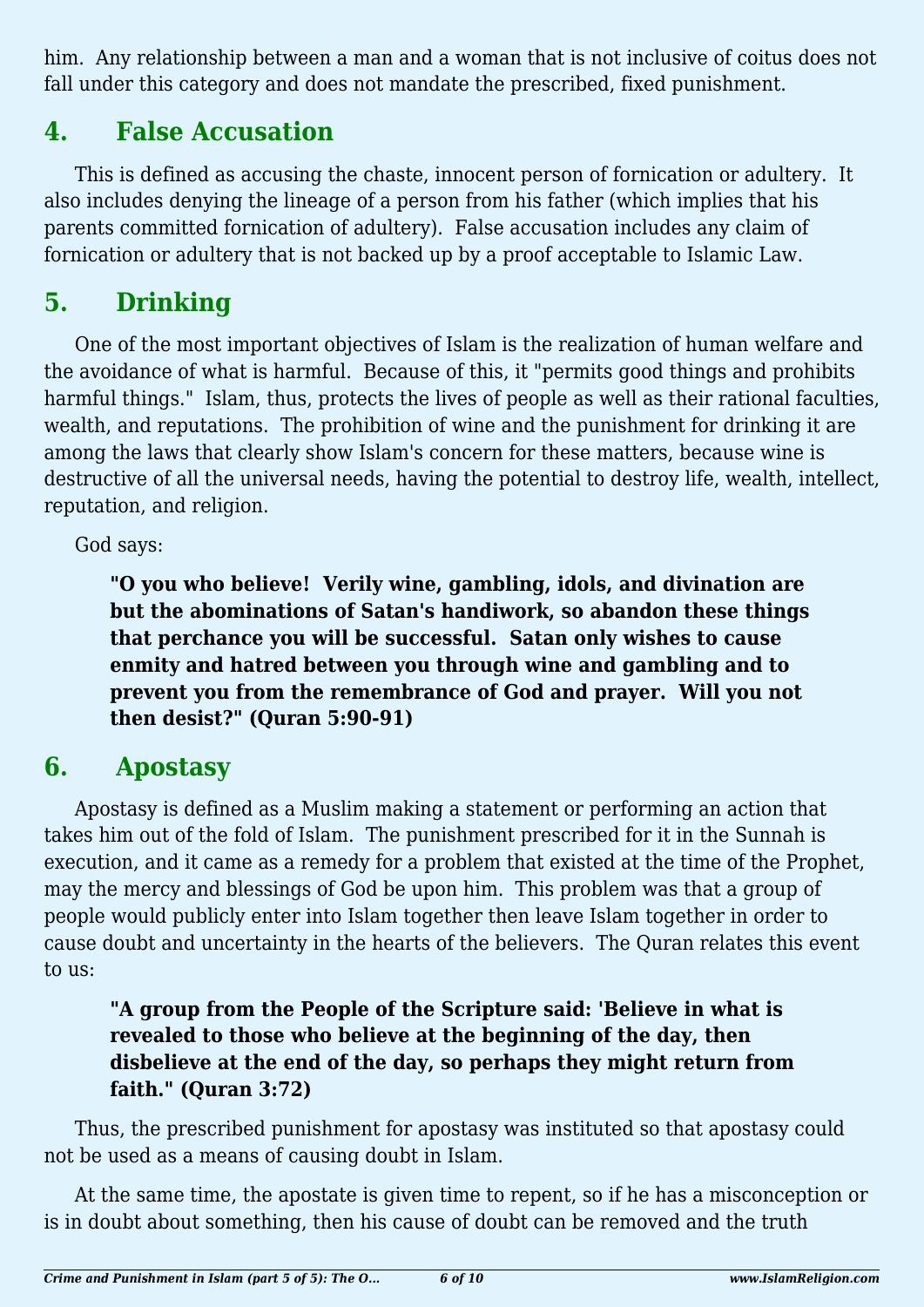clarified to him. He is encouraged to repent for three days.

# **Crime and Punishment in Islam (part 4 of 5): Retribution and Discretionary Punishments**

**Description:** A detailed discussion about the regulations Islam has set in regards to dealing with crime in society. Part 4: The second and third types of punishments, retribution and discretionary punishments, the types of crimes for which they have been legislated, as well as the wisdom behind them.

By The Editorial Team of Dr. Abdurrahman al-Muala (translated by islamtoday.com) Published on 08 Mar 2006 - Last modified on 14 Jun 2007

Category: [Articles](http://www.islamreligion.com/articles/) >[Systems in Islam](http://www.islamreligion.com/category/91/) > [Crime and Punishment](http://www.islamreligion.com/category/96/)

## **2. Retribution**

This is the second type of punishment in Islamic Law. This is where the perpetrator of the crime is punished with the same injury that he caused to the victim. If the criminal killed the victim, then he is killed. If he cut off or injured a limb of the victim, then his own limb will be cut off or injured if it is possible without killing the criminal. Specialists are used to make this determination.

### **Important Rules Regarding Retribution**

1. Retribution is not lawful except where the killing or injury was done deliberately. There is no retribution for accidentally killing or injuring someone. God says:

### **"O you who believe, retribution is prescribed for you in the case of murder..." (Quran 2:178)**

And He says:

### **"...There is retribution in wounds..." (Quran 5:45)**

2. In the crimes where the criminal directly transgresses against another, Islam has given the wish of the victim or his family an important role in deciding whether or not the punishment should be carried out. Islam permits the victim to pardon the perpetrator, because the punishment in these crimes is considered the right of the victim. Islam even encourages pardon, promising a reward in the hereafter for the one who does. God says:

#### **"If anyone waives the right to retaliation out of charity, it shall be an expiation for him." (Quran 5:45)**

The pardon can either be to the payment of blood money, a fixed, monetary compensation, or can be total, where no worldly compensation is demanded. God says: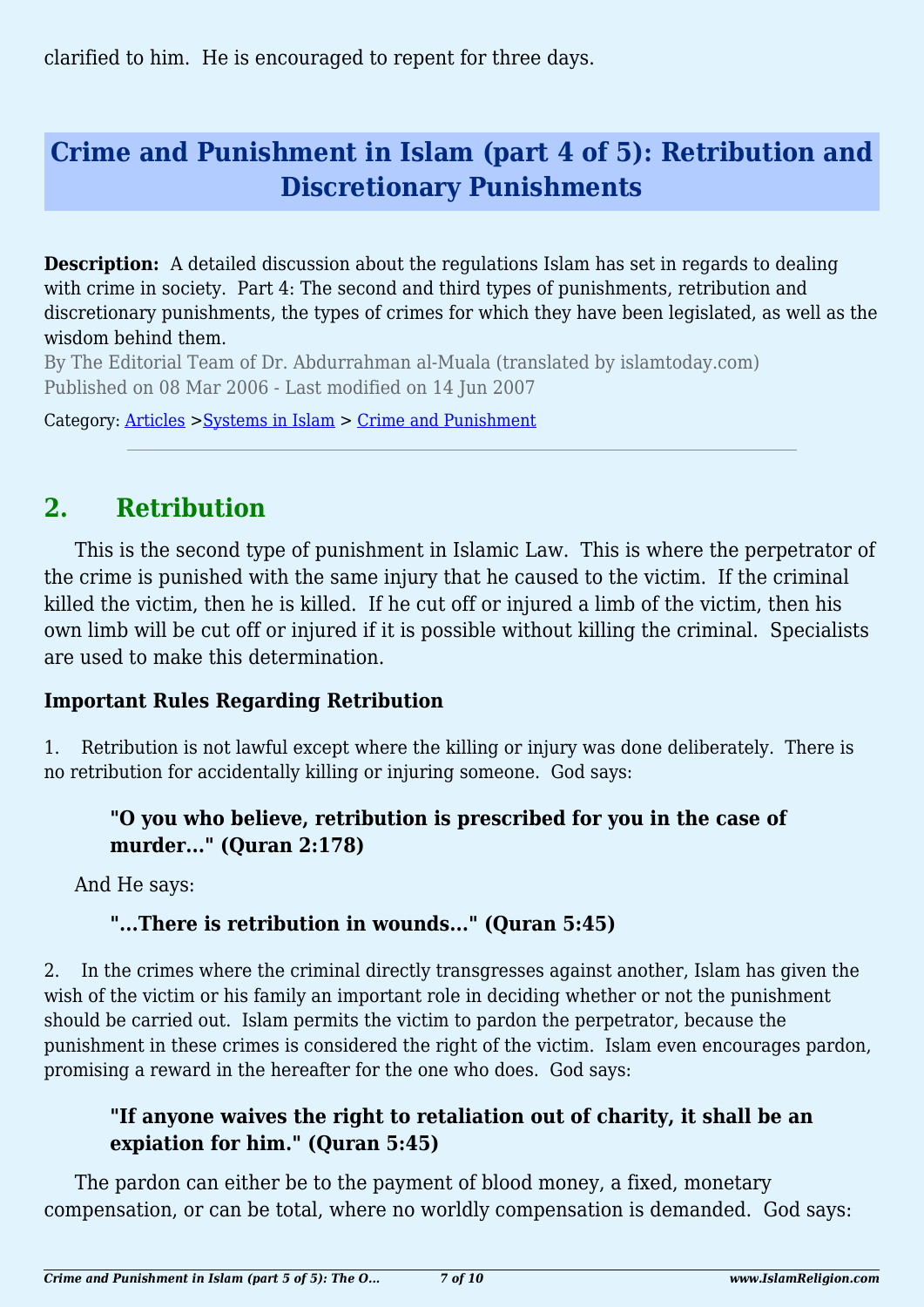### **"To forgive it is closer to piety..." (Quran 2:237)**

3. The punishment must be carried out by the government. The family of the victim cannot carry it out.

### **The Wisdom behind Retribution:**

With regard to Islamic punishments in general, and retribution in specific, we find that they have two complementary characteristics. The first of these is the severity of the punishment. This is in order to discourage the crime and limit its occurrence.

The second characteristic is the difficulty of establishing guilt, reducing the opportunities for carrying out the punishment, and protecting the accused. In this vein, we see the principle that punishments are waived in the presence of doubt, and that the benefit of the doubt is always given to the accused. Some prescribed punishments are even waived on the grounds of repentance, as we can see in the case of highway robbery. This is also seen in the permissibility of pardon in the case of retribution and the fact that pardon is encouraged and preferred.

These two elements complement each other in that crime is effectively discouraged, protecting society, and the rights of the accused are safeguarded by the fact that speculation and accusations cannot be grounds for punishment, and that the accused enjoys the greatest guarantee of justice and being spared the punishment whenever possible. Most people will abstain from committing crime, because of the severity of the punishment, and the punishments for these crimes will rarely be carried out. In this way, the general security of society and the rights of the individual are equally realized.

# **3. Discretionary Punishments**

These are punishments that are not fixed by Islamic Law, for crimes that either infringe on the rights of God or the rights of an individual, but do not have a fixed punishment or a set expiation.

Discretionary punishments are the broadest category of punishments, because the crimes that have fixed punishments are few in number and all other crimes fall under the scope of this last category.

They are the most flexible type of punishment, because they take into consideration the needs of society and changing social conditions. Consequently, they are flexible enough to realize the maximum general benefit to society, effectively reform the criminal, and reduce the harm that he causes.

Islamic Law has defined different types of discretionary punishments starting from exhortations and reprimands to flogging, to fines, and to imprisonment. These discretionary measures are left to the decision of the legal authorities within the general framework of Islamic Law and the universal purposes of Islam that balance between the right of society to be protected from crime and the right of the individual to have his freedoms protected.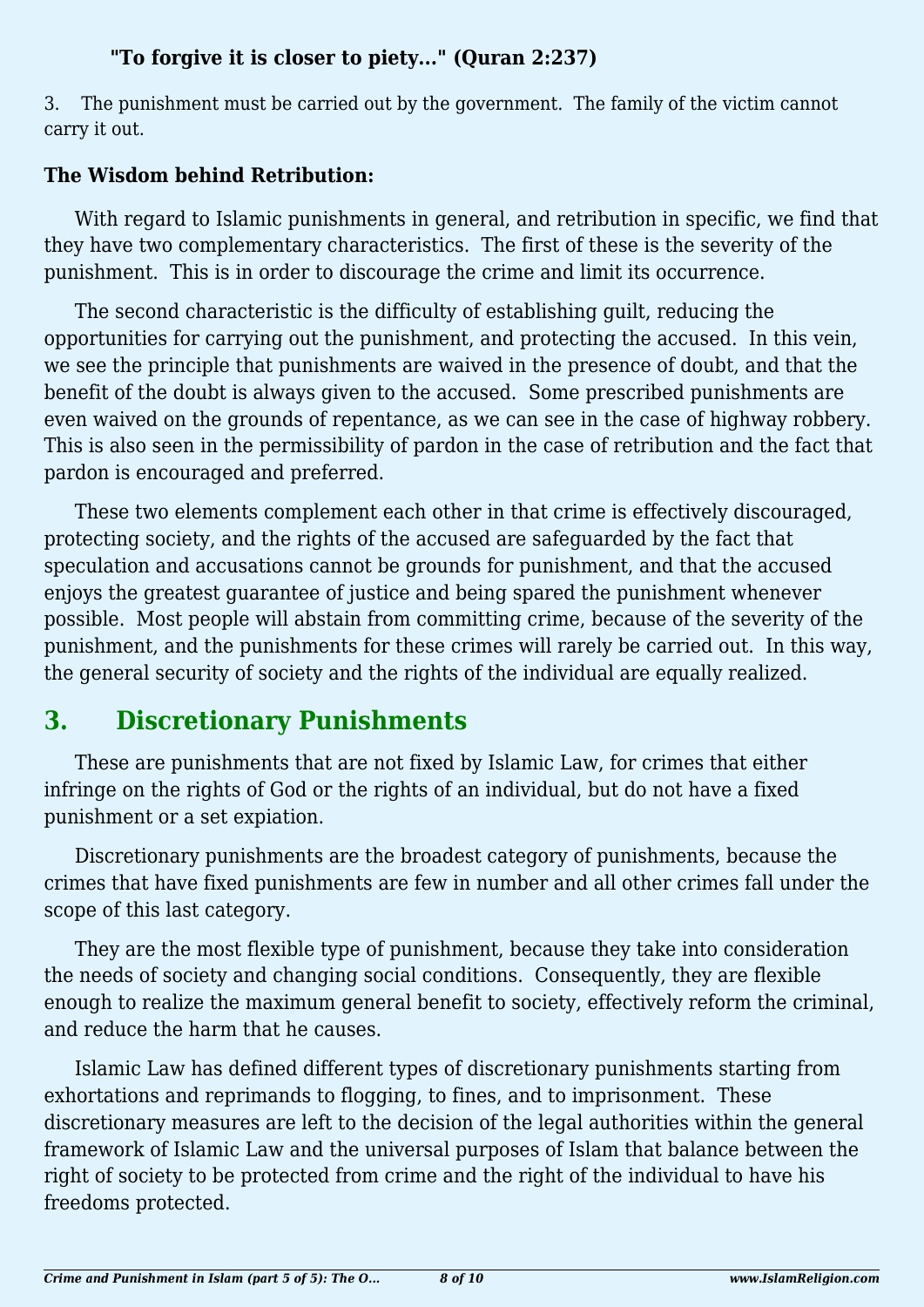## **Crime and Punishment in Islam (part 5 of 5): The Objectives of the Islamic Penal System**

**Description:** A detailed discussion about the regulations Islam has set in regards to dealing with crime in society. Part 5: A discussion of what the legislation of these types of punishment seeks to bring about in a society.

By The Editorial Team of Dr. Abdurrahman al-Muala (translated by islamtoday.com) Published on 08 Mar 2006 - Last modified on 19 Feb 2008

Category: [Articles](http://www.islamreligion.com/articles/) >[Systems in Islam](http://www.islamreligion.com/category/91/) > [Crime and Punishment](http://www.islamreligion.com/category/96/)

### **The Objectives of the Islamic Penal System**

The Islamic penal system has many objectives, the most important of which are as follows:

**The First Objective:** Islam seeks to protect society from the dangers of crime. It is common knowledge that if crimes are not countered with serious punishments, then society will be in grave danger. Islam seeks to make social stability and security widespread, making life in society secure and peaceful. It has made this consideration a platform for action, legislating punishments that will discourage crime. This purpose has been articulated by the following verse that discusses retribution and its effects on society:

#### **"There is (preservation of) life for you in retribution, O people of understanding, that you may become pious." (Quran 2:179)**

If the murderer, or any other criminal for that matter, knows the extent of the negative consequences for himself that his crime will cause, he will think a thousand times before committing it. Awareness of the punishment will cause the criminal to abstain from committing the crime in two ways. The criminal who has already been subject to the punishment will most likely not return to the crime again. As for the rest of society, their awareness of the effects of this punishment will keep them from falling into the crime. To realize a general effect from the punishment, Islam has established the principle of publicly announcing when it will be carried out. God says:

### **"...A group of the believers should witness the punishment." (Quran 24:2)**

**The Second Objective:** Islam seeks to reform the criminal. The Quran often makes mention of repentance in association with the crimes that it deals with, making it clear that the door to repentance is open whenever the criminal abandons his crime and behaves properly. It has made repentance a means of waiving a fixed punishment in some instances, like the punishment for highway robbery. God says:

#### **"...except for those who repent before you take hold of them. Then**